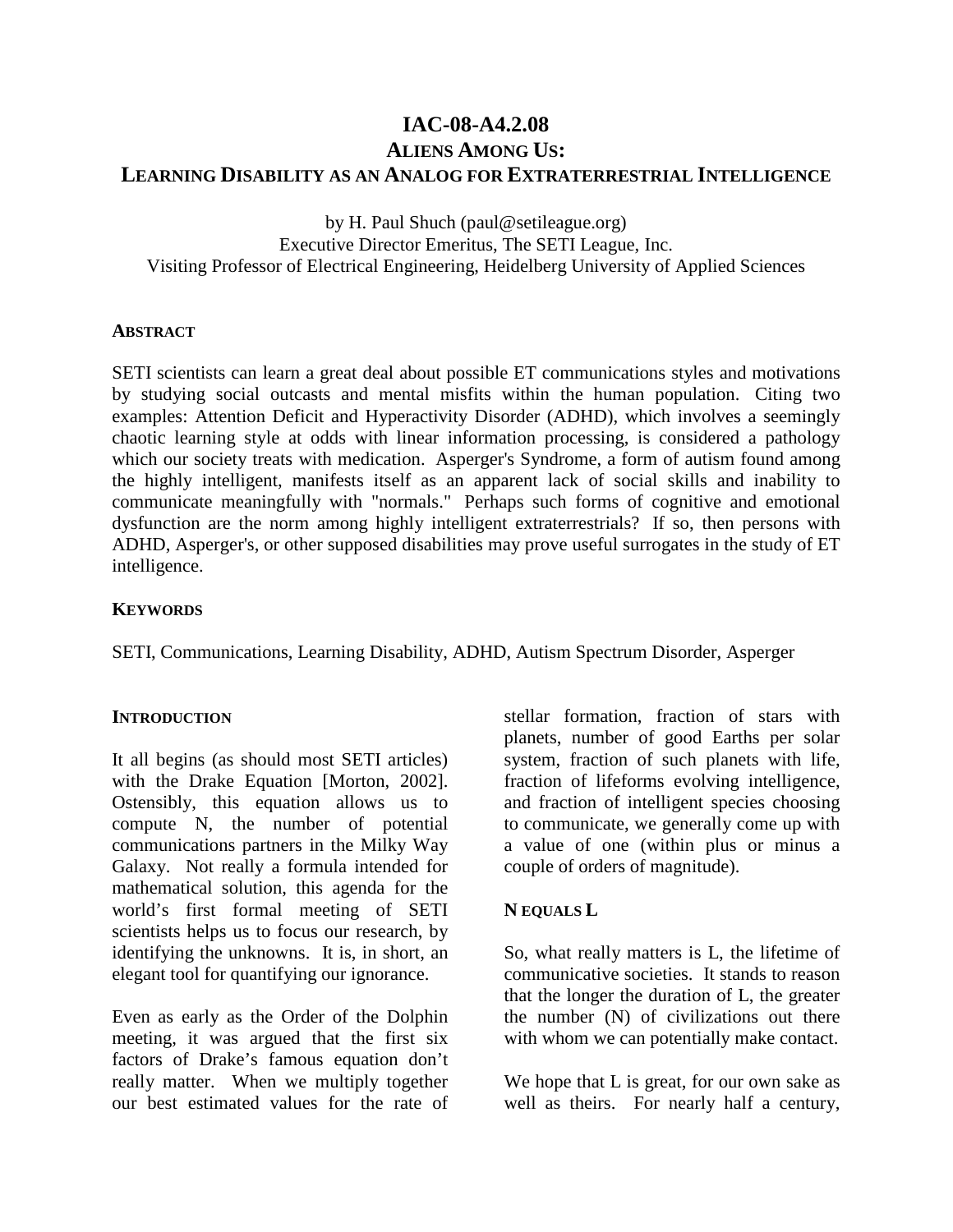we've conducted ever more sensitive searches, employing a multitude of search modalities, across an ever increasing search space. Yet, we continue to come up emptyhanded. After fifty years of solitude, we might come reluctantly to the conclusion that L is very low indeed.

There is, however, an alternative explanation for our present lack of SETI success. For Drake's model is a multiplicative one. Thus, as *any* single factor in the Drake Equation approaches zero, the product N also approaches zero. So, a low enough value for *any* Drake factor could explain the null results of all SETI observations to date.

An interesting corollary to the above insight is that, conversely, if we can somehow *raise* the value of any single factor in the Drake equation, we achieve a corresponding increase in N, the number of extraterrestrial neighbors with whom we can expect to communicate. Thus, to improve SETI success, we need only pick one Drake factor, and proceed to increase its value.

### **INCREASING THE VALUE OF N**

Which, if any, of the Drake factors can we hope to influence? Clearly, there's not much we can do about the astronomical ones. Stellar formation, planetary abundance, and Earthlike environments are beyond our direct control, so we leave those factors in the hands of Arthur Clarke and God. Similarly, there's little we can do about the biological factors – life and intelligence either emerge or they don't, without our say.

We could, I suppose, impact L, the mean longevity of communicative societies, but only negatively – perhaps by waging war on them, or spreading disease. Since (one

would hope) we humans are not so inclined, and given that there's little we can do to increase the longevity of societies we presume are more advanced than ours, let's rule out L.

That leaves us with one remaining factor:  $f_c$ , the fraction of intelligent species that choose to communicate. We can potentially increase the value of  $f_c$  in one of two ways: by inviting communication, or by redefining its parameters.

### **INVITING COMMUNICATION**

We invite ETI to communicate with us through the science of interstellar messaging, lately becoming known as METI (Messaging to ExtraTerrestrial Intelligence). The landmark Arecibo Message of 1974 [David, 1980] is a prime example of METI. So are the more recent transmissions beamed to various stars from the powerful Evpatoria radar facility in Crimea, Ukraine [Zaitsev, 2003]. Such transmissions are not without their critics. Controversy arises around the fact that nobody can say with certainty that such transmissions do not subject humankind to some level of risk.

Risk-benefit analysis notwithstanding, there is a very good reason why METI activities have not contributed to SETI success, and will not, at least for the foreseeable future. Even the most powerful and elegantly crafted invitation to communicate must still travel through the interstellar medium at c, the cosmic speed limit. Thus, propagation time to the specific target stars can extend from the tens to the tens of thousands of years.

Why hasn't ETI answered our call? They haven't received it yet, and may not for a very long time – a period perhaps exceeding the longevity of human civilization.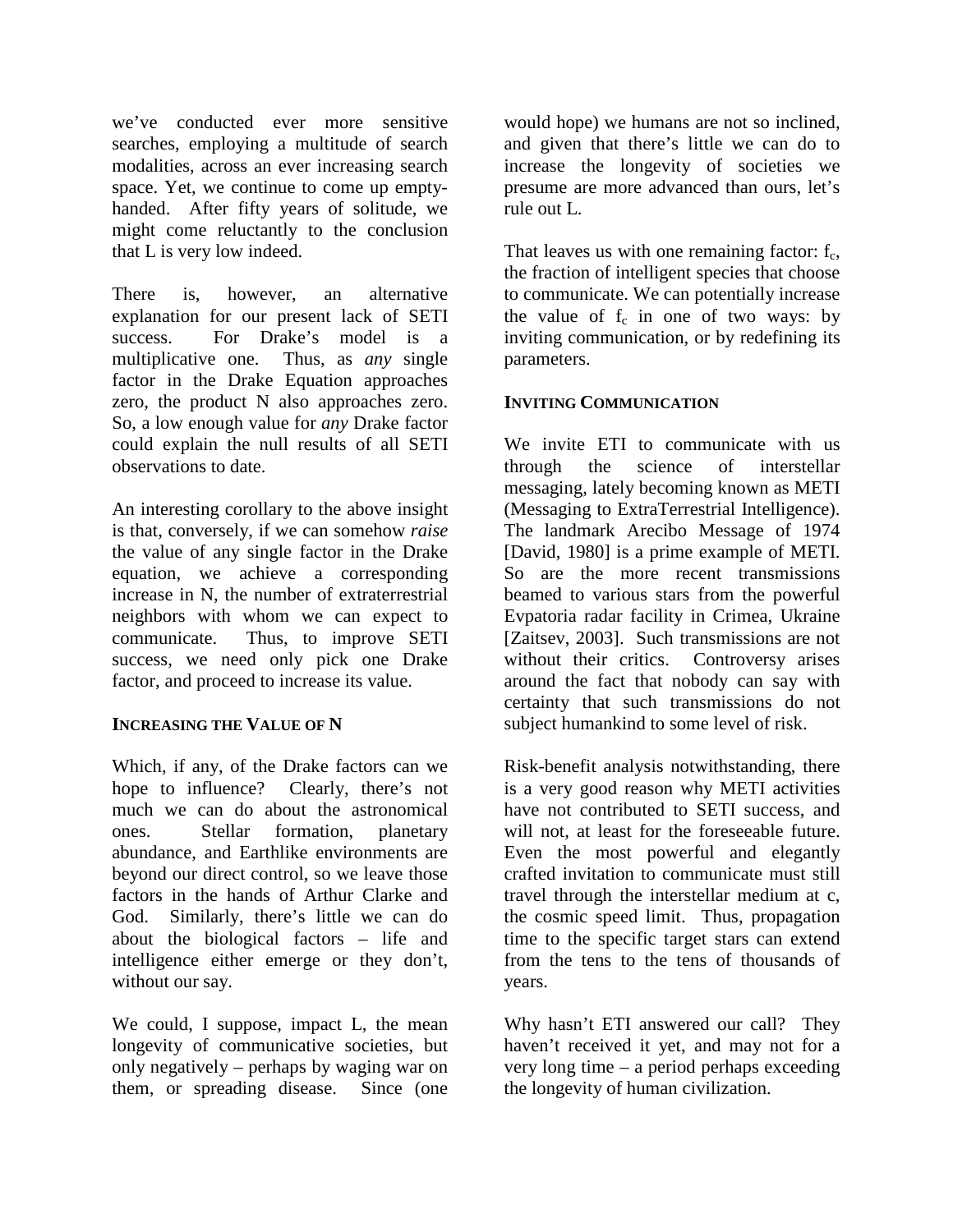#### **REDEFINING COMMUNICATION**

Some say SETI success eludes us because we're listening in the wrong part of the spectrum. Aliens, their reasoning goes, are so technologically advanced as to have abandoned microwave radio or laser optics aeons ago, in favor of – of what? Graviton communications, perhaps, or modulated gamma rays, or some other technology not in evidence to we primitives here on Earth.

The late SETI pioneer Prof. Philip Morrison used to talk about zeta waves, some hypothetical communications medium of which ETI has knowledge, and we do not. When we learn how to harness zeta waves, he whimsically predicted (without saying exactly what they are), we will finally achieve SETI success. Zeta waves may indeed be one way to redefine communication, but only after we have succeeded in harnessing zeta waves (which, by their very definition, we never will).

Might there be what I will call an eta wave, something not quite as elusive as a zeta wave, which exists, about which we are currently aware, but which we have not yet thought to exploit for SETI science? If there is, we may already have detected ETI, and just not recognized our positive result.

Eta waves might manifest not in some previously unexplored segment of the electromagnetic spectrum, but rather as previously unrecognized hallmarks of artificiality, already collected, but buried somewhere in the SETI data set.

For example, early in SETI science, when it was assumed that advanced civilizations would broadcast easily detected beacons, the primary tool of digital signal processing was the fast Fourier transform. The FFT is very adept at ferreting out monotonic carriers

submerged in broadband noise. Since such filtering renders undetectable those intelligent signals that masquerade as noise, the FFT would not be particularly adept at detecting, for example, some forms of spread spectrum communication. For such signals, an adaptive algorithm such as the Karhunen-Loeve Transform (KLT) [Maccone, 1994] might prove more applicable. So, part of redefining communication could well be re-examining archival data sets in new ways.

### **HUMAN LEARNING DISABILITIES; ALIEN COMMUNICATIONS DIFFERENCES**

Which brings us to the focus of this paper. Factor's Corollary to Clarke's Third Law states: "any sufficiently advanced modulation scheme is indistinguishable from noise." [Shuch, 1996] If some modulation schemes render intelligent information content undetectable, might some alien communications modalities render unintelligible their attempts to communicate?

Within our own population, we encounter a variety of seemingly intelligent individuals whose particular communications styles (we tend to stigmatize these as 'disabilities') render them incomprehensible to the human mainstream. From them, we can seek to learn new communications modalities, which might be more applicable to the SETI enterprise than the linear learning modes for which our scientific training has prepared us.

#### **ASPERGER'S SYNDROME**

Fans of the weekly US television drama "Boston Legal" have already met an Aspie. His name is Jerry Espenson, and he is a highly intelligent (some would say brilliant) attorney totally lacking in social skills. As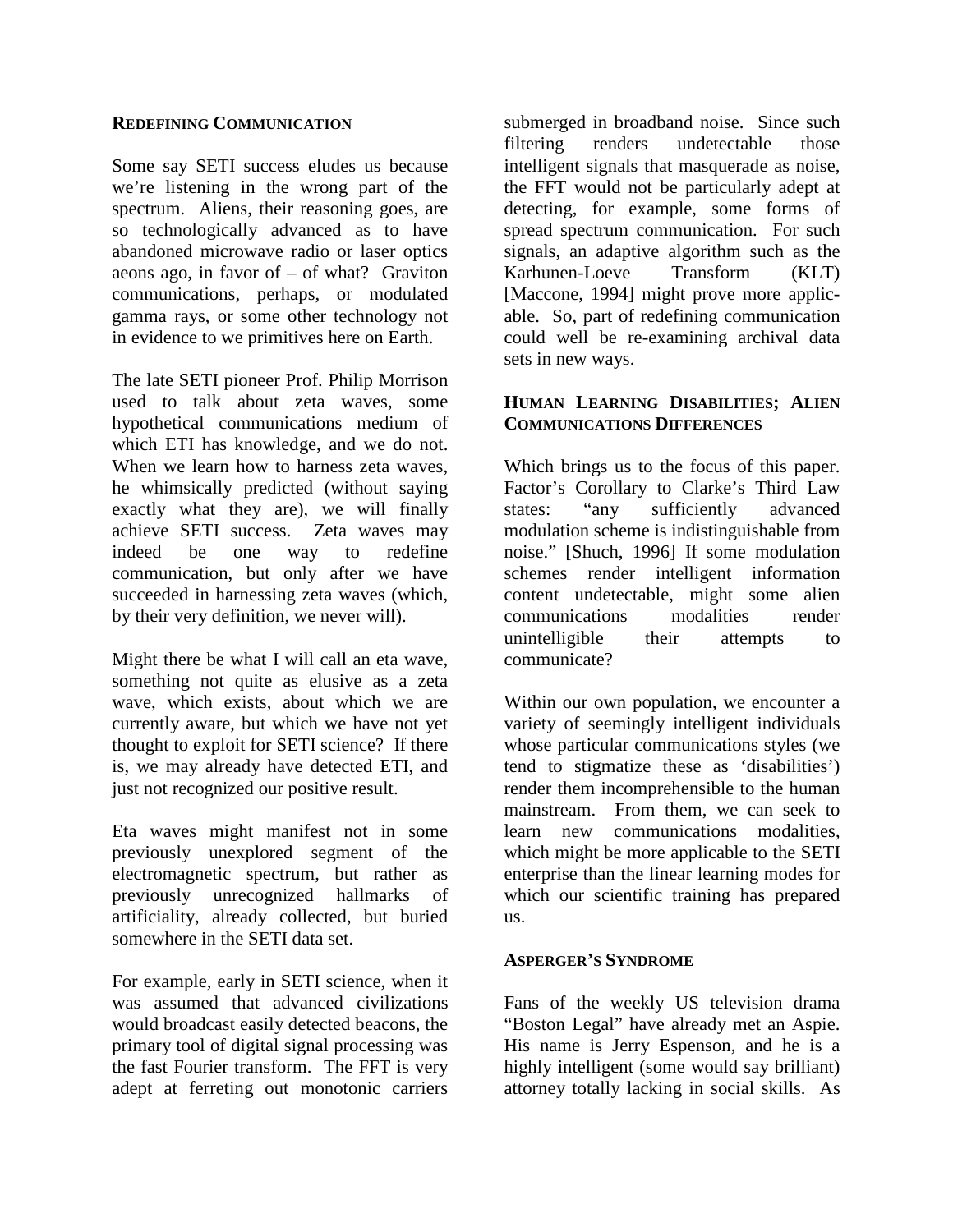insightfully played by actor Christian Clemenson, Jerry is awkward around people, stammers, fails to make eye contact during conversations, squirms, has various nervous tics, and generally fails clearly to communicate his extraordinary insights. Although a caricature in some respects, Jerry's behaviors and abilities are typical of individuals diagnosed with Asperger's Syndrome (AS), a supposed disorder only recently added to the Diagnostic and Statistical Manual of Mental Disorders [DSM-IV, 2000] the mental health care profession's standard reference.

Many of us in the scientific community recognize one or more of these AS behaviors in ourselves. Perhaps some future edition of the DSM will redefine AS more appropriately, as a collection of abilities, rather than as a disability. They might even rename it "geekism." In the interim, if we SETI geeks assume ETI to be highly intelligent, might we perhaps consider our own lack of success to be, at least in part, a manifestation Asperger's (either own or  $ETI's$ ?

### **ATTENTION DEFICIT HYPERACTIVITY DISORDER**

Another recent addition to the DSM-IV, ADHD is an alternative learning and communications style typical of gifted students who are being bored to tears by a lock-step educational system. Mainstream medical practice is to drug ADHD students with stimulant medication (an option far less costly than individualized instruction). Formerly disruptive students receiving such treatment become so cooperative and compliant that it is often said Ritalin (the most commonly prescribed ADHD drug) is addictive: parents and teachers get hooked on it.

Persons diagnosed with ADHD tend to be multi-taskers. If you have ever been known to talk on the telephone and read a book while answering email and drafting your next journal article, you might well fit the syndrome, whether diagnosed or not.

The ADHD student will fail to hang on my every word. He or she may well feel that what I have to say is not personally relevant. Might not ETI, who chooses to ignore my attempts to communicate, be similarly unmotivated? "I'm not inattentive," the ADHD student might say in the lecture hall, "you're boring." I'm not listening, ETI may well think. You humans have nothing to teach me.

### **METAPHORICAL SPEECH**

First airing on 28 September 1991, season 5 episode 2 of the TV science fiction series "Star Trek: the Next Generation" tackled the challenges of interstellar communication. In his script "Darmok," screenwriter Joe Menoskey depicts a race of highly intelligent extraterrestrials whose communication style is incomprehensible to humans. Although the ubiquitous Universal Translator (to which, regretfully, Paramount Studios still holds the patent) is able to translate their individual words into standard English, those words come out in a jumbled torrent, from which the humans can extract no meaning. It turns out the Tamarian race speaks solely in metaphor. Lacking a common cultural context, humans are at a loss to comprehend their speech.

Captain Jean-Luc Picard's words give hope to those of us who would try to communicate with alien intelligences. "But are they truly incomprehensible? In my experience, communication is a matter of patience... imagination. I would like to believe that these are qualities we have in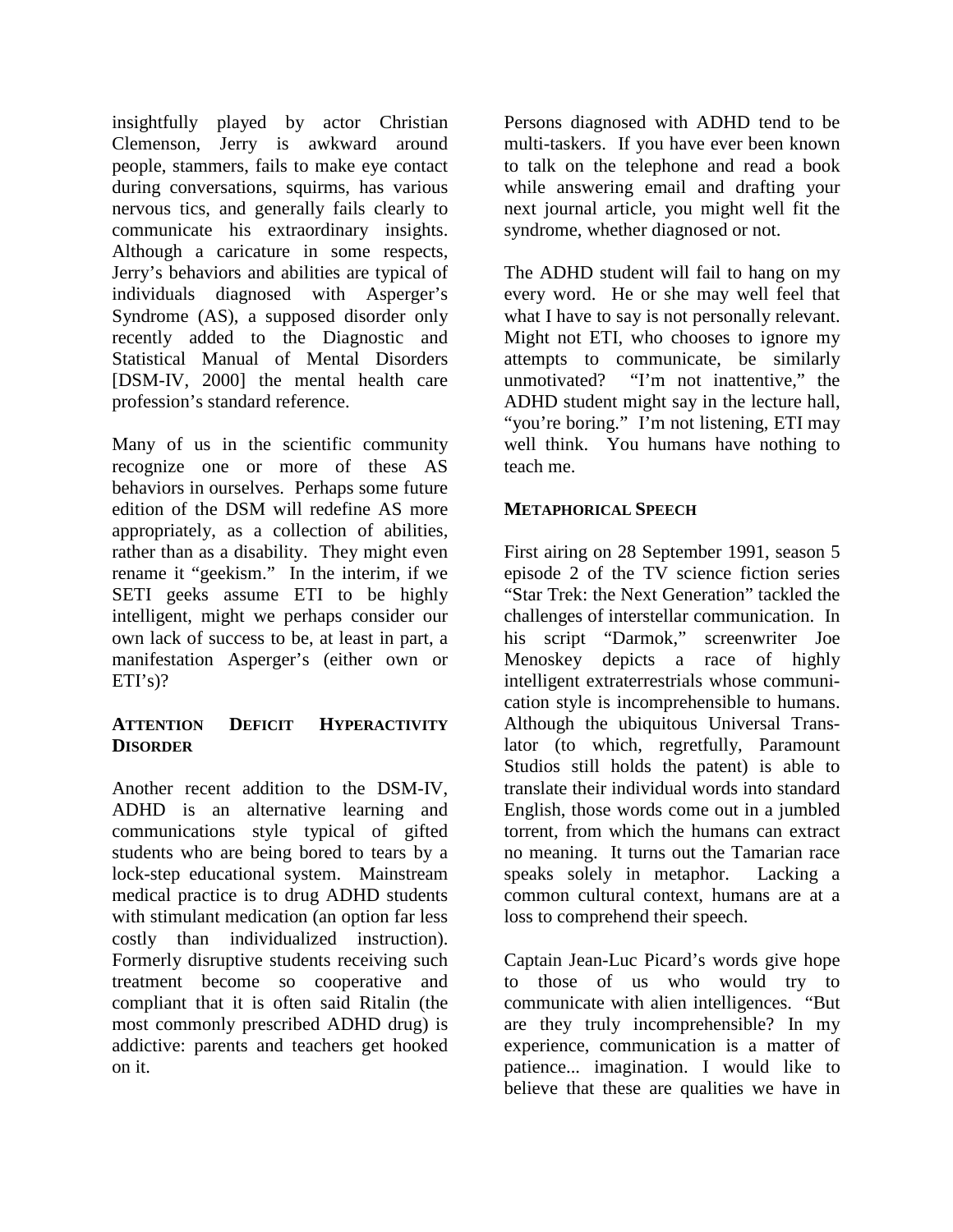sufficient measure." Through a shared adventure, a metaphorical common language is created, enabling successful first contact.

It is conceivable that the inspiration behind this episode was the prevalence of metaphorical speech among persons diagnosed with autism. The autism spectrum includes a number of communications mannerisms which require a specific shared context to facilitate understanding. A personal example may help to elucidate how such individuals communicate.

My own 18 year old son, Curran, suffered brain damage shortly after birth, resulting in both physical and cognitive disabilities. His high intelligence, evidenced by a propensity for making obscure connections (sometimes several layers deep) between apparently disparate phenomena, results in his communicating through metaphor.

Like many humans with autistic tendencies, Curran tends to fixate on areas of personal interest, and to memorize huge quantities of seemingly meaningless data. One area of interest to him has long been the US presidents, whose names and terms of office he can recite to anyone, interested or not. At school one day, he was asked by a teacher to describe his emotional state. "I'm number 17," he replied, as though that answered the question clearly.

The seventeenth president of the United States, as Curran well knows, was Andrew Johnson. In every painting, sketch, or photograph of President Johnson which has survived to the president day, his countenance exhibits what Curran interprets as anger. (It is significant here that, whereas those with Asperger's Syndrome have difficulty interpreting facial expressions, this

seems not to be a problem for those with other forms of autism.)

Curran's mother and I immediately understood that, to Curran, being #17 means being angry. His teachers clearly would have lacked the cultural context to interpret this remark, which was dismissed by them as off-topic. Similarly, lacking a cultural commonality, might not communications between humans and ETI be equally challenging?

### **TECHNOBABBLE**

*"The active field discriminator circuit presented in this article operates on the principle of balanced product isolation. Signals from the electromagnetic vector multiplier and one parasitic signal coupler are combined with the output of an external harmonic amplitude detector. The resulting waveform is routed through an isotropic polarization generator for processing, before being applied at the output to drive an orthogonal distortion filter. (See block diagram, fig. 3.) Possible applications include circular wave oscillator adjustment, as well as optimized linear frequency amplification."* 

Did you get all that? Neither did  $I -$  and I wrote it!

Well, not exactly. Actually, I wrote the *computer program* that generated the above text. This opening paragraph appeared in a respected technical journal [Shuch, 1985] – and, much like the famous Alpher, Bethe, Gamov article [Alpher et.al., 1948] graced its April  $1<sup>st</sup>$  issue.

My point is, we all tend to invoke the jargon of our particular disciplines, when communicating with our peers. And, if we optimistically consider ETI to be our peers,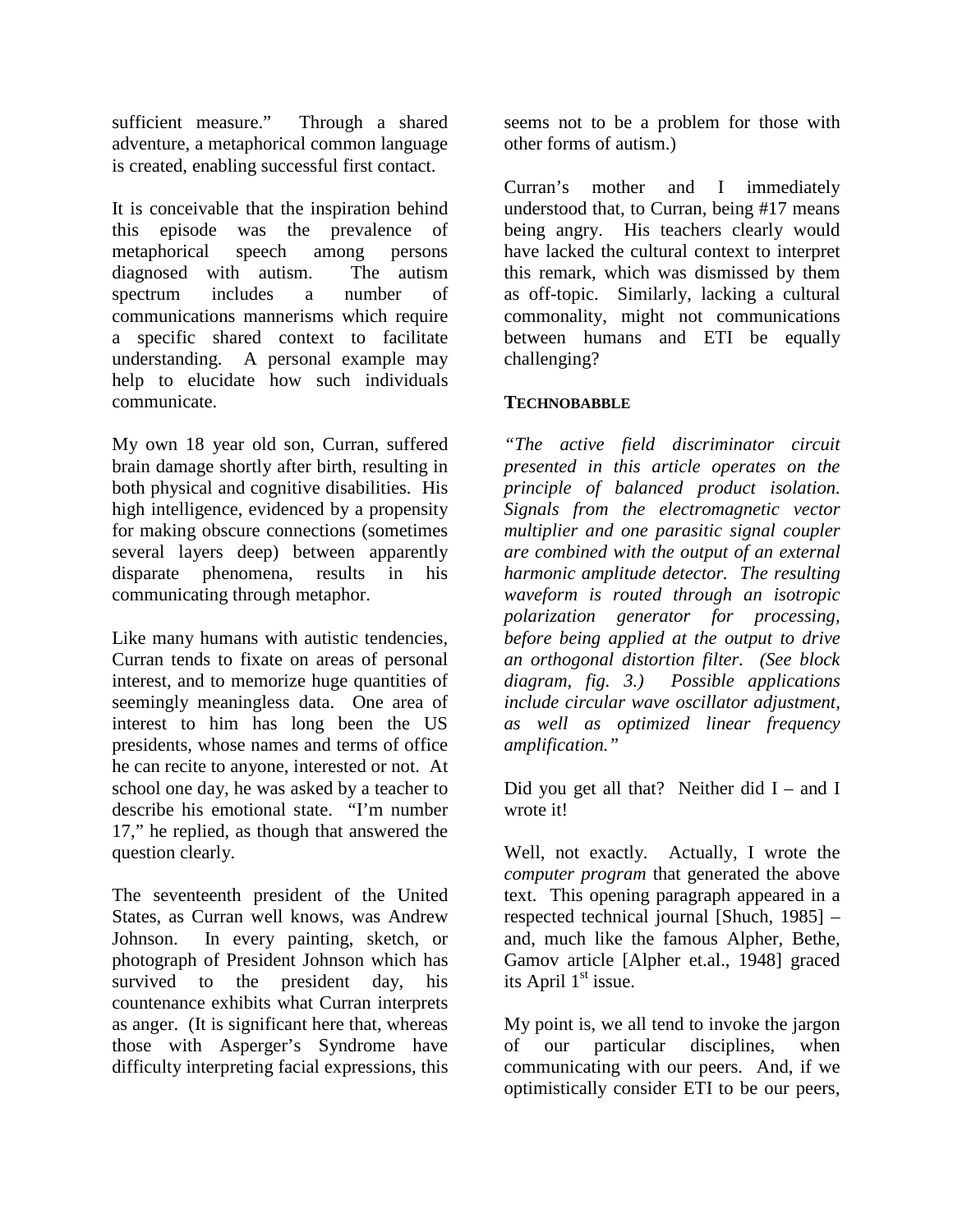we run the risk of obfuscating that which we are trying to communicate. Should we be fortunate enough to receive a verifiable SETI signal, what assurance have we that we can recognize and interpret ETI's discipline-specific jargon?

## **MEN ARE FROM MARS**

Even on our own planet, between individuals of (arguably) the same species, gender differences preclude full communications. Numerous best selling books [Tannen, 1990; Gray, 1992] underscore the cultural commonalities (or lack thereof) between men and women. "I know you think you understand what I said," goes the old joke, "but I'm not certain that what you believe you heard is necessarily what I meant." (I leave it to the reader to speculate as to which gender is the able, and which the learning disabled, one.)

### **TEMPORAL PERCEPTIONS: SUNDIALS AND HOURGLASSES**

A half century of observational SETI science has taught us little about the existence of communicative extraterrestrial civilizations, but it has taught us that SETI science offers little to he or she who demands instant gratification. Our human reaction to the prolonged null result tends to be one of impatience. However, our extraterrestrial communications partners are likely to perceive time differently than do we. Consider those who reckon time by the sundial (a clock with the fewest possible moving parts). To them, the passage of time is marked by a shadow's slow but inexorable progress across the ground. By contrast, to those who measure time by the hourglass (the chronometer design with, arguably, the *most* moving parts), time's passage is more palpable, and evident with the transit of each individual grain of sand.

Science fiction gives us examples of races who live by the sundial, and by the hourglass. At both extremes, we contemplate extraterrestrial intelligence that perceives time very differently from ourselves.

## **CHEELA**

The concept of life on the surface of a neutron star, first articulated by our own SETI patriarch, Frank Drake [1973], was eloquently explored by Robert Forward in his novels **Dragon's** Egg [1980] and Starquake [1985]. These books gave us the Cheela, small but macroscopic creatures who lived a million times faster than humans. Contact, when ultimately achieved, represented a brief scientific mission for humanity, but a multi-generational effort for the Cheela.

A human analog for the Cheela might be those diagnosed with ADHD. As previously noted, ADHD multi-taskers tend to cram an immense amount of activity into a given 24 hour day. As a consequence, they perceive the passage of time differently from the mainstream human population.

## **METHUSELAH'S CHILDREN**

Robert Heinlein [1941] envisioned, in his novella of the above title, a genetic lineage of long-lived humans, the result of noncoercive eugenic manipulation. Young people of marriageable age who happened to have four living grandparents were encouraged (through financial incentives) to pair with others similarly blessed. Over generations, longevity genes were reinforced, and lifespans expanded. The patriarch of this lineage, Lazarus Long, became something of a social misfit as his life spanned the centuries. It's not hard to see why communications would take on less